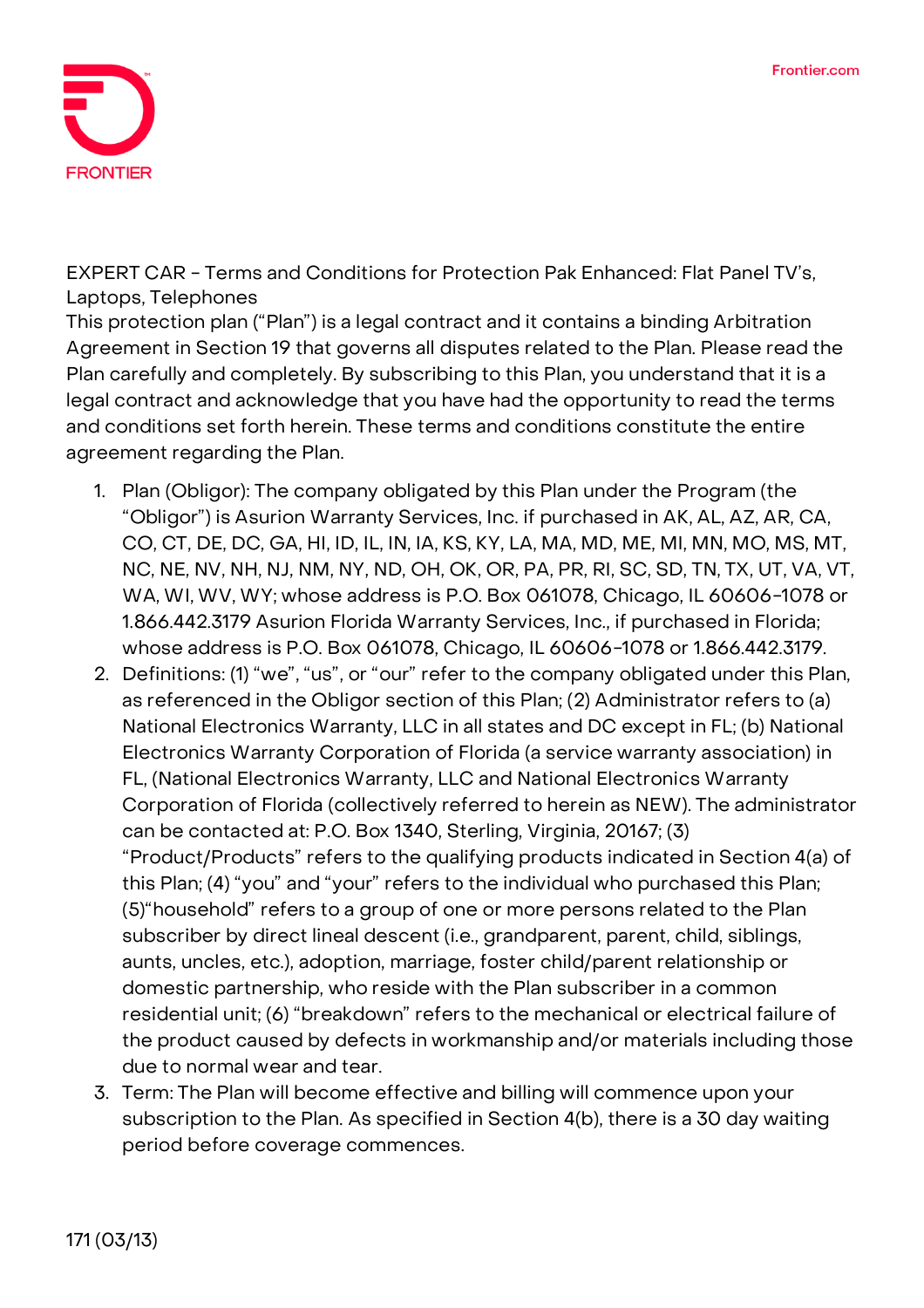

- 4. **Coverage:** This Plan provides for the repair or replacement of your product to its standard operating condition if the product fails to perform its intended functions due to a breakdown. The Plan will also provide accidental damage from handling (ADH) coverage to **THE LAPTOP(S) COMPUTERS ONLY.** ADH coverage covers your Laptop from failures as a result of damage from an unexpected and unintentional external event, such as drops or spills, that arise from your normal daily usage of the product as the manufacturer intended.
	- a. Qualifying Products: This Plan covers Laptops, Flat Panel Televisions and Telephones. Televisions can be of any brand, any age and any size, either LCD, Plasma or LED and include original remote controls. All types of Laptops are eligible for coverage under this Plan except Laptops which are not equipped with a Windows Operating System version Windows XP or newer or Android version 1.6 or newer and Apple computers which are not equipped with an Apple operating system version OS X or newer or Linux OS with 2009 publication date or newer. Telephones must be single line phones, 2-line phones or caller ID displays. The Plan also coves one (1) Fiber Internet backup battery per household.
	- b. Coverage Effective Date: **Coverage under the Plan will commence 31 days after your subscription to the Plan. No service will be provided during the initial 30 days of the Plan. If the Plan is cancelled, coverage will continue for 30 days after the cancellation date.** There will be no lapse in coverage if you move to another residence, provided that you continue the Plan and notify Frontier of your new residence address.
	- c. Primary Residence: Unless otherwise specified, the coverage under this Plan applies to all systems customarily located in your primary residence belonging to you or a member of your household. If you change your primary residence, you are required to notify Frontier of such request or change. In the event that you wish to obtain coverage for more than one residence, additional Plans must be purchased.
	- d. Service Fee: **In the event that your Flat Panel Television or Laptop requires service, you will be required to pay a service fee in the amount of Eighty-Nine Dollars (\$89.00).** The service fee does not apply to the repair or replacement of a telephone, remote control or Fiber Internet back up battery. The service fee must be paid and received in advance of the service being provided and may be paid through a valid credit card, check or money order.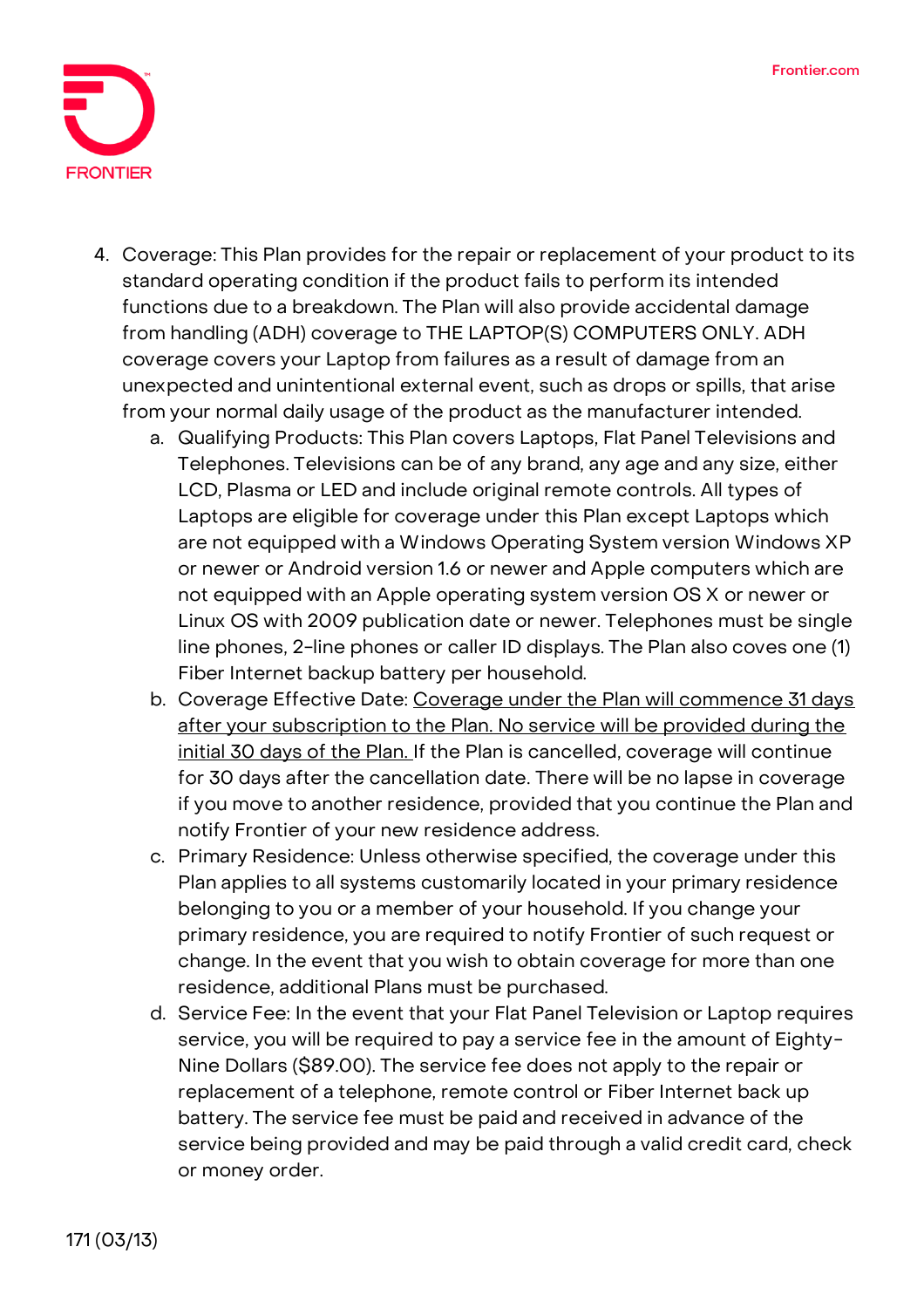

- 1) Telephones: The Plan also covers a replacement telephone/caller id unit. A replacement product will be shipped directly to your billing address along with a return kit and return postage for the defective product. If you fail to return the defective product you may be billed for the replacement product The product will be replaced with a product comparable in kind and quality. You will not be charged a service fee for claims related to the products listed in this Section 4(d1), however, the costs associated with the repair or replacement of these products will apply toward the aggregate claim limit under the Plan.
- 2) Televisions: The Plan covers the cost of replacing the original remote control unit. Replacement will be of like kind or quality. You will not be charged a service fee for claims related to the products listed in this Section 4(d2), however, the costs associated with the repair or replacement of these products will apply toward the aggregate claim limit under the Plan.
- 3) Fiber Internet back up battery: The Plan covers the replacement of One (1) Fiber Internet backup battery for the life of the plan. You will not be charged a service fee for claims related to the products listed in this Section 4(d3), however, the costs associated with the repair or replacement of these products will apply toward the aggregate claim limit under the Plan.
- e. On-Site Service: If the product requiring service is a television greater than 32", it will be serviced on-site. We will use our best efforts to have an authorized service provider contact you within one (1) business day of your initial call to arrange for service. Service will be provided during regular business hours Monday through Friday, except holidays. An adult (18 years or older) must be present during the time of service. You must provide a safe, non-threatening environment for our technicians in order to receive on-site service. Due to environmental or technical requirements, if certain repairs cannot be completed where the product is located and must be repaired at another location, this Plan will cover all shipping and handling costs. The product must be located at your primary residence at the time of service.
- f. Repair Depot Service: If the product requiring service is a television 32" or smaller or laptop computer it will be shipped to a designated repair depot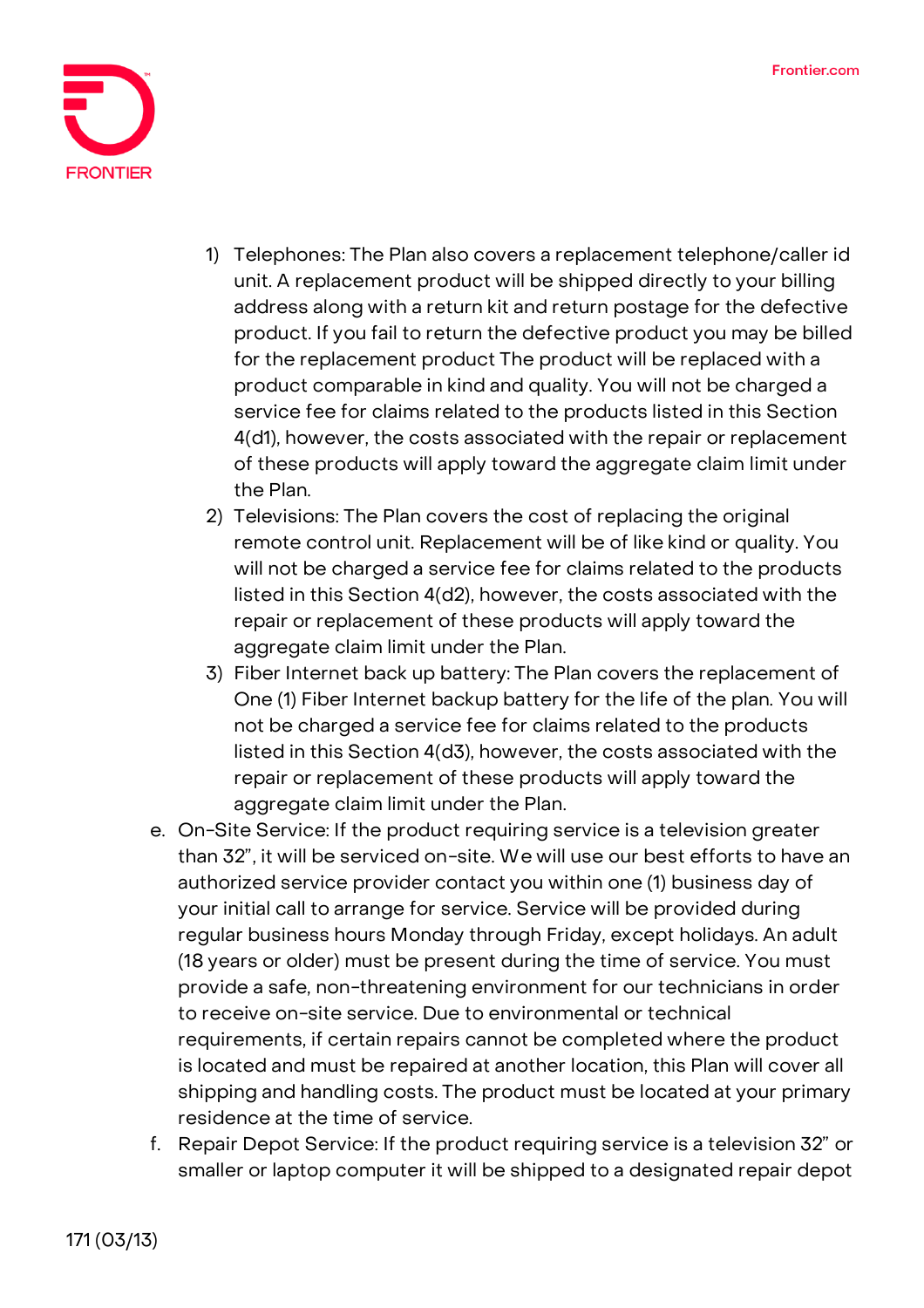

location for service. We will use our best efforts to ship a carton, prepaid shipping label and instructions for shipping your product to you within two (2) business days of your initial call for service. This Plan provides for next business day shipping. All shipping costs are covered by the Plan.

- g. Advance Replacement for Telephones/Caller ID Units: A replacement product will be shipped directly to your billing address along with a return kit and return postage for the defective product. If you fail to return the defective product you may be billed for the replacement product. The product will be replaced with a product comparable in kind and quality subject to the provisions cited herein. We make no representation or warranty that any replacement product will be identical or substantially identical to the product submitted for replacement. Replacement will be with a new or refurbished product, at our sole discretion.
- h. Power Surge Protection: The Plan provides power surge protection in the absence of any other insurance coverage. If your product is damaged as a result of a power surge, we will service your product in accordance with the terms herein.
- i. Subscriber Eligibility. Only customers residing in the United States are eligible for coverage under the Plan.
- j. Replacement Products: If we opt to provide you a replacement product under the Plan, we reserve the right to retain ownership of your defective product. At our sole discretion, we may require that you return the defective product to our designated repair depot location as a condition to receiving your replacement product. Shipping costs associated with the return of the product will be paid by us.
- 5. **Registration:** Registration of this Plan is not required. At your option, you may register the products to be covered by the Plan at any time during the coverage period. To perform this registration, please go online to [https://hub.asurion.com/CAResidents.](https://hub.asurion.com/CAResidents) Changes and/or updates to the list of covered products can be made by updating your online account at this web address.
- 6. **Plan Limits of Liability (Aggregate Claim Limit):** Under the Plan, claims cannot exceed \$3,000 per 12-month rolling period which commences on the date of your first claim. We will be responsible for informing you, at the time of the claim, if you have reached the \$3,000 aggregate claim limit. The retail value of any repairs shall be equal to the market retail value of parts and labor charges for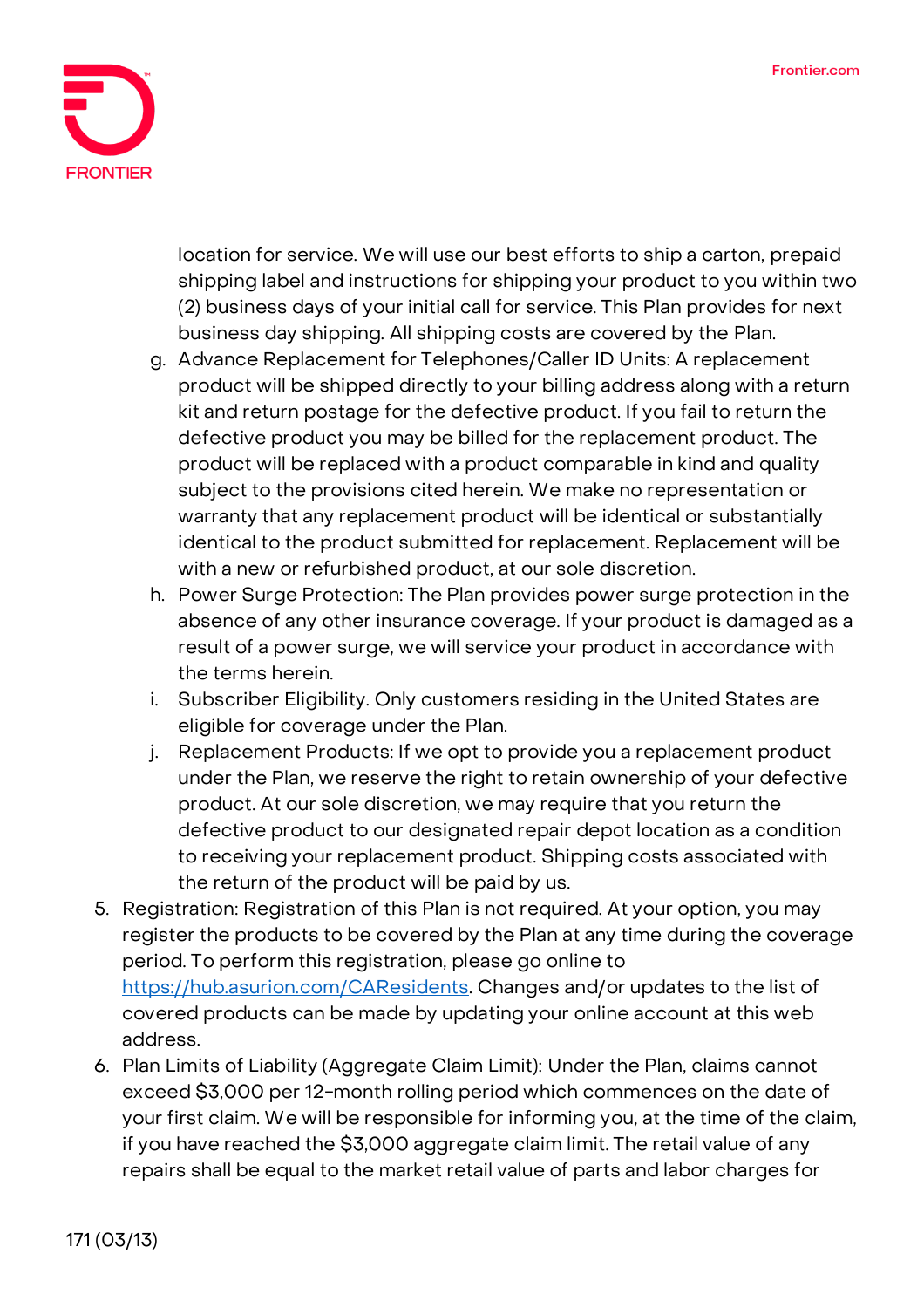

repairing the product, as determined at our sole discretion, provided that the retail value for any repair shall not exceed the total retail value of a comparable replacement product. In the event that you reach the 12-month aggregate claim limit for claims (\$3,000) and the product requires additional repairs, we will provide you with information on how to get the product repaired; however, we will not be responsible for any costs related to these repairs.

- 7. **Your Responsibilities:** This Plan is for your use only and may not be assigned. Products owned by anyone other than you or members of your household will not be covered by the Plan. Any abuse of the Plan by you, including but not limited to seeking replacement of a product not belonging to you, may result in termination of the Plan upon notice. The Product must be in good working condition prior to your Plan subscription. You must follow the instructions that are in the owner's manual for proper use, care and maintenance of the Product. Failure to follow the manufacturer's maintenance and service guidelines may result in the denial of coverage under this Plan. We strongly recommend (but do not require as a condition of this Plan) the regular back up of data and software. It is important that you back up all data files on your PC prior to the commencement of service; repairs to your PC may result in the deletion of such data files. Please retain these terms and conditions for your records.
- 8. **Payment:** You agree to pay monthly charges for this Plan as such charges may appear on your monthly bill from Frontier. The monthly rate for the Plan was provided to you at the time you subscribed to the Plan. You may contact your Frontier representative for the current applicable rate for the Plan. . Nonpayment may result in cancellation of the Plan. All charges, plus all applicable taxes, shall be due and payable by the due date stated on your Frontier bill.
- 9. **If Your Product Needs Service:** In the event the product fails to operate, you may, 30 days after subscription to this Plan, file a claim by calling 1.866.442.3179, 24 hours a day, 7 days a week, excluding national holidays. As stated above, service for your Televisions and Laptops is subject to your payment of a \$89.00 service fee for each claim. **AT OUR OPTION, REPLACEMENTS WILL BE NEW, REBUILT, REFURBISHED, OR NON-ORIGINAL MANUFACTURER'S PARTS OR PRODUCTS THAT PERFORM TO THE ORIGINAL FACTORY SPECIFICATIONS.** If, at our sole discretion, it is determined that the product cannot be repaired, we will offer you a replacement product of like kind and quality, either new or refurbished. The cost of the replacement product cannot exceed the available balance of funds under the aggregate claim limit. Repaired or replaced products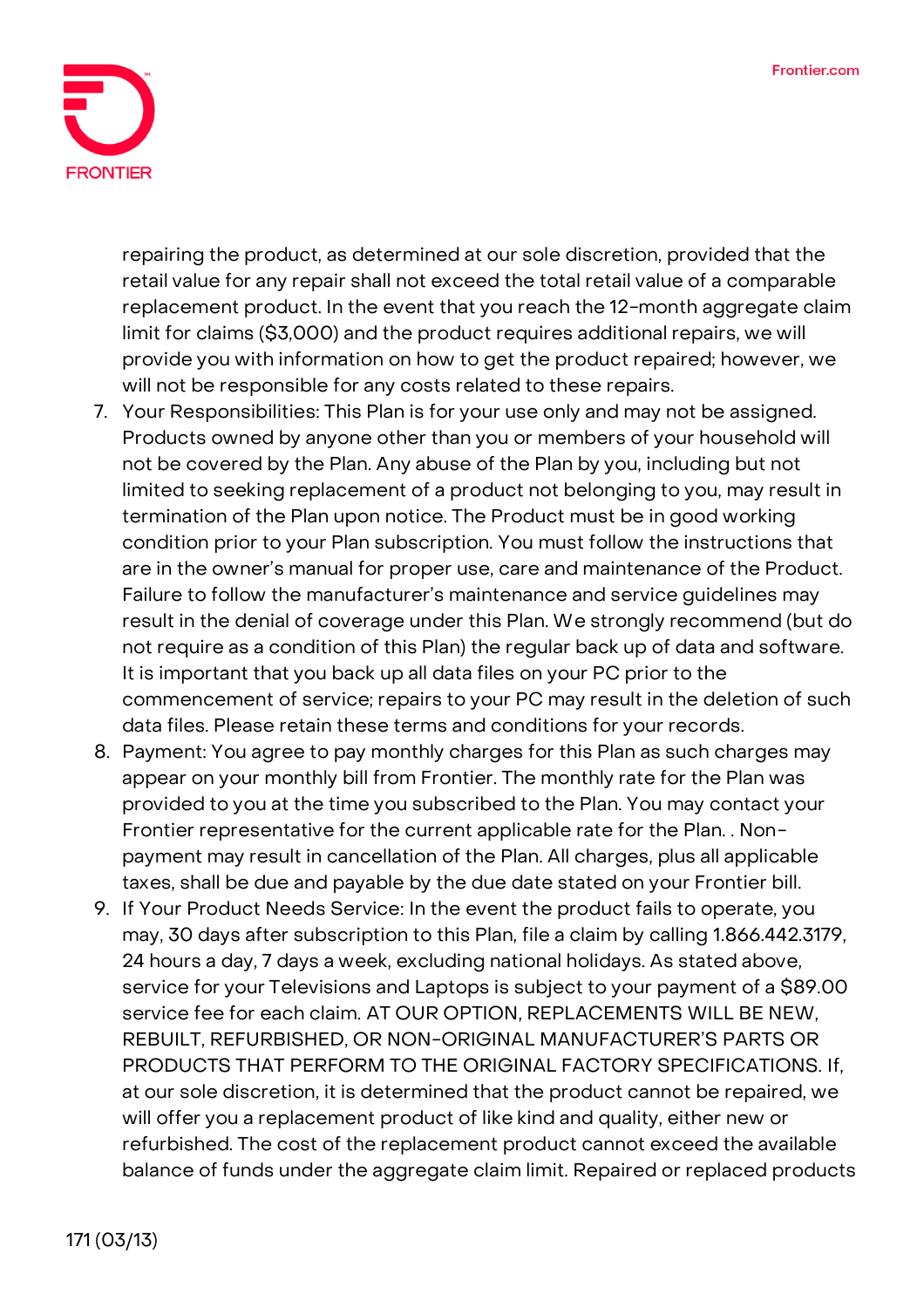

are warranted by us for 90 days from the date of product receipt by you. In the event that the product fails to function properly during such 90 days, we will repair or replace the product at no cost to you. Such services will not be charged against your aggregate claim limit under the Plan. If you choose not to accept the replacement product which we offer you, then we will provide a payment to you in the form of a gift card or check based on the fair market value of the product as determined by us, based upon the age of the product. This payment amount cannot exceed the available balance of funds under the aggregate claim limit.

- 10. **Insurance Securing this Plan:** This Plan is not a contract of insurance. The obligations of Asurion Warranty Services, Inc. under this Plan are secured by an insurance policy provided by Liberty Insurance Underwriters Inc. in the following states: AL, AR, CA, CT, GA, HI, IL, KY, MA, ME, MN, MO, MT, NC, NH, NV, NY, OK, OR, SC, TX, VT, VA, WA, WI, WY and all other states required by law. The obligations of Asurion Florida Warranty Services, Inc. under this Plan are secured by an insurance policy provided by Liberty Mutual Insurance Company. If within sixty (60) days we have not paid you for your covered claim, provided you with a refund owed or you are otherwise dissatisfied, you may make a claim directly to the applicable insurance company at 55 Water St. 18th Floor New York, NY 10041 for Liberty Insurance Underwriters, Inc. and at 175 Berkeley Street, Boston, Massachusetts, 02116, for Liberty Mutual Insurance Company or by calling toll free 1.800.677.9163.
- 11. **Exclusions – What Is Not Covered:** This Plan does not cover the following:
	- a. Accidental damage from handling on all Televisions and Telephones.
	- b. Desktop computers or those computers not intended for portable use by the manufacturer
	- c. Products with pre-existing conditions at the time of your subscription to the Plan;
	- d. Laptop Batteries as a stand alone claim (except for a Fiber Internet back up battery);
	- e. Failure of a Fiber Internet back up battery due to improper use or use with unauthorized products or any Fiber Internet back up battery previously replaced under this Plan or any other Frontier Expert Care service plan owned by you;
	- f. Components or products used for any commercial, public, lease or other non-residential purpose;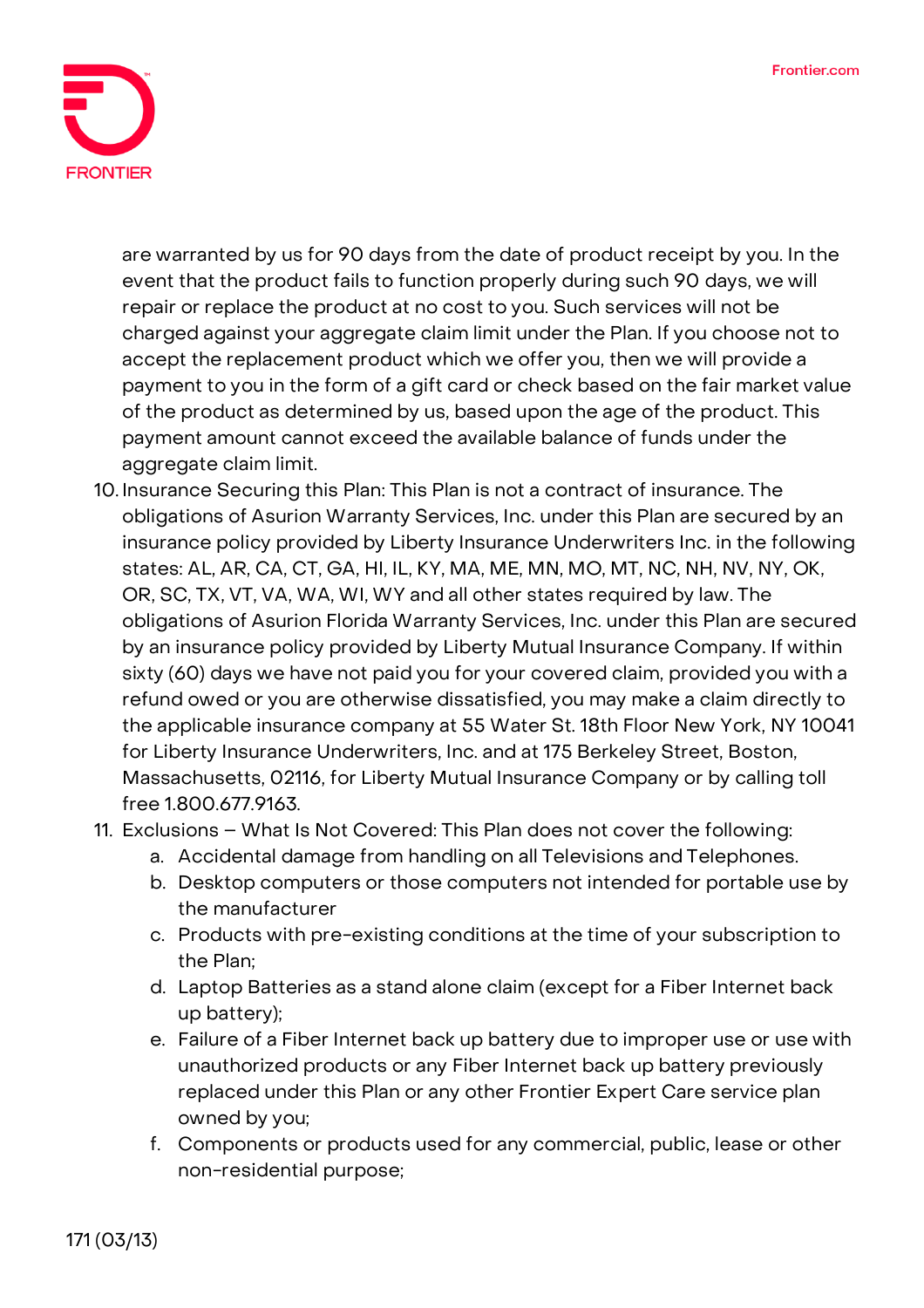

- g. Cosmetic defects, damage to or failures of non-operational components that do not inhibit the proper operation and performance of a covered item, such as but not limited to: appearance parts; broken hinges; cracked cases; decorative finishing; finish defects; handles; nonfunctional plastic; trim; accessories; attachments;
- h. Damage or costs resulting from: improper installation or setup; use in any combinations not approved in the manufacturer's specifications; unauthorized modifications, alterations, repairs or repair personnel;
- i. Failure, inoperability, or disruption of any product or product functions due to any design flaw or systemic manufacturing defect;
- j. Failures, damage or loss caused by any physical force external to the product, whether accidental or intentional, including but not limited to: any disaster, whether natural (acts of God) or man-made, whether local or catastrophic; abuse; acts of war; civil disorders; corrosion; dirt; mold; dust; earthquake; fire; hail; insects or other animals; liquid immersion; malicious mischief; misuse; negligence; nuclear accident; riot; rust; sand; smoke; storm; terrorist attack; vandalism; wind;
- k. Costs associated with installation or de-installation of any product;
- l. PC peripherals such as printers, external speakers and/or scanners;
- m. PC accessories such as keyboards, mice, monitors, modems, routers or any device that is not built into the PC's CPU housing.
- n. Burned-in images and pixel failure within designed specifications or that do not materially alter the product's functionality;
- o. Wireless repeaters, Fiber Internet routers, signal boost routers, additional base stations;
- p. Laptops that do not have administrator's permissions. Covered Laptops must be able to upload and download software;
- q. Products that are not owned by you or a member of your household, leased and rented products, or products that are not customarily located in your specified residence;
- r. Loss or damage to the product either while in storage or in the course of transit, delivery, or redelivery, except where the loss or damage occurs while your product is located at our designated repair depot;
- s. Normal periodic or preventative maintenance, inspections, cleaning, or tune-ups; minor adjustments and settings outlined in the product owner's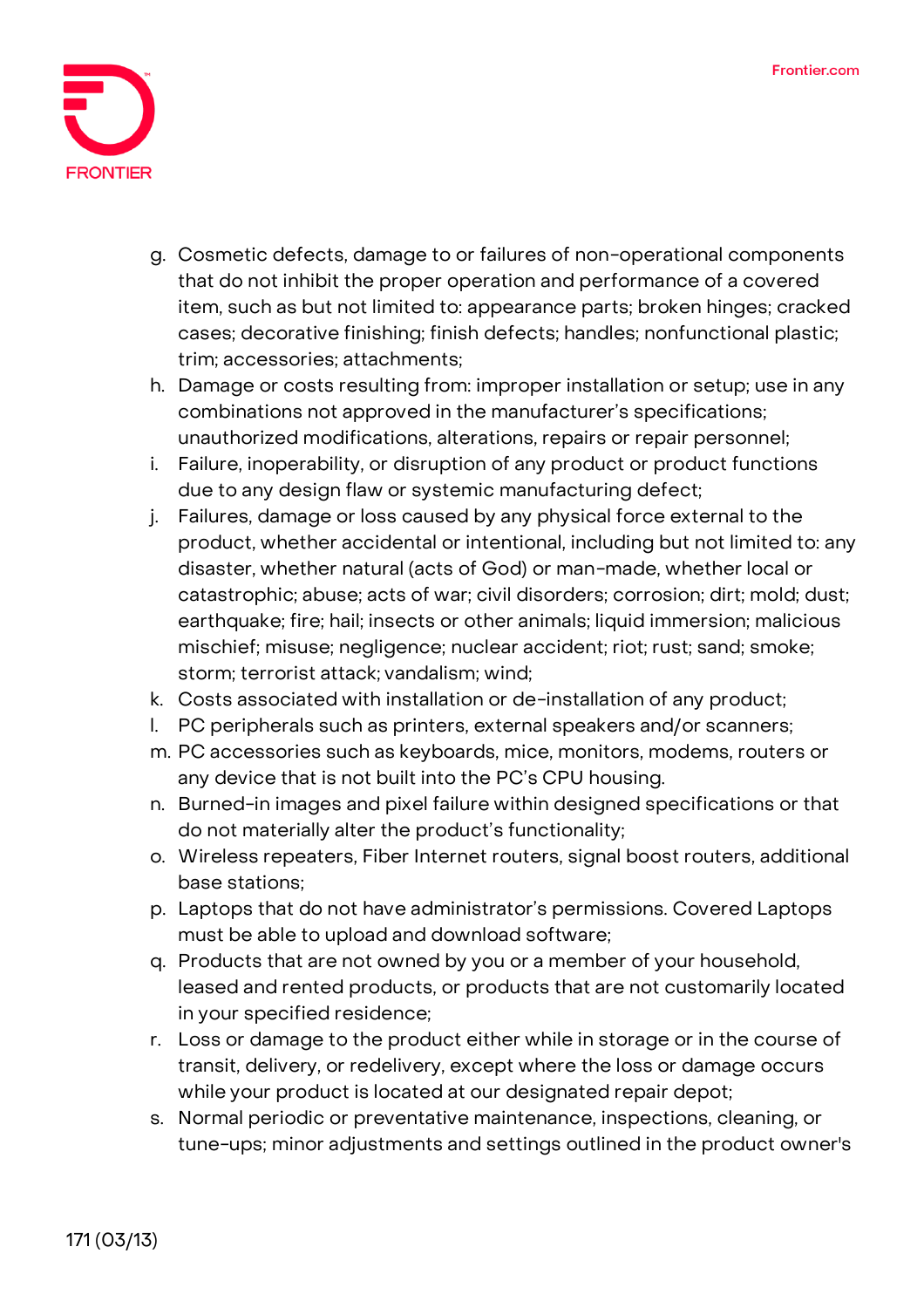

manual that the user can perform; costs related to any service request which results in customer education or no problem found;

- t. Products whose serial number has been altered or removed;
- u. Products located outside the United States;
- v. Repair or replacement covered by a manufacturer recall in effect at the time of the failure;
- w. Support or repairs to software; loss or damage to software due to any cause; including but not limited to, computer virus; worm; Trojan programs; adware, spyware, firmware or any other software program;
- x. Data or software of any kind that is deleted or damaged during a repair or replacement under this Plan;
- y. Special, indirect, or consequential damages or losses; or
- z. Theft or loss of the product.
- aa. Decorative/Novelty telephone sets (e.g., football phones); facsimile machines; leased equipment; cellular phones, pagers, ancillary equipment;
- bb. Telephone accessories including, but not limited to, headsets, cords, and the like;
- cc. Special needs accessories including, but not limited to, handset boosters, visual ring indicators, and the like;
- dd. Rotary or hardwired telephones and VoIP enabled phones;
- ee. Telephones with 3 or more lines or PBX/Key systems;
- ff. other non-telephone equipment (other than Caller ID display units);
- gg. Computer telephony equipment
- hh. Lamps and bulbs
- ii. DLP, Projector, Projection, Analog and CRT Televisions
- jj. Operability issues resulting from the inability of products, which are designed to process only analog television broadcasts, to process digital television broadcasts.
- 12. **Renewal:** This Plan automatically renews from month to month until cancelled.
- 13. **Transfer:** This Plan is not transferable to another party.
- 14. **Cancellation:** This Plan is provided on a month-to-month basis and can be canceled by you at any time for any reason by notifying Frontier's local business office (or other number that Frontier may designate for such purpose) or by notifying NEW in writing at P.O. Box 1818, Sterling, VA 20167. We may elect not to renew the Plan upon 30 days written notice to you. Upon any termination or cancellation by you or Frontier, you will have coverage provided, at no cost for an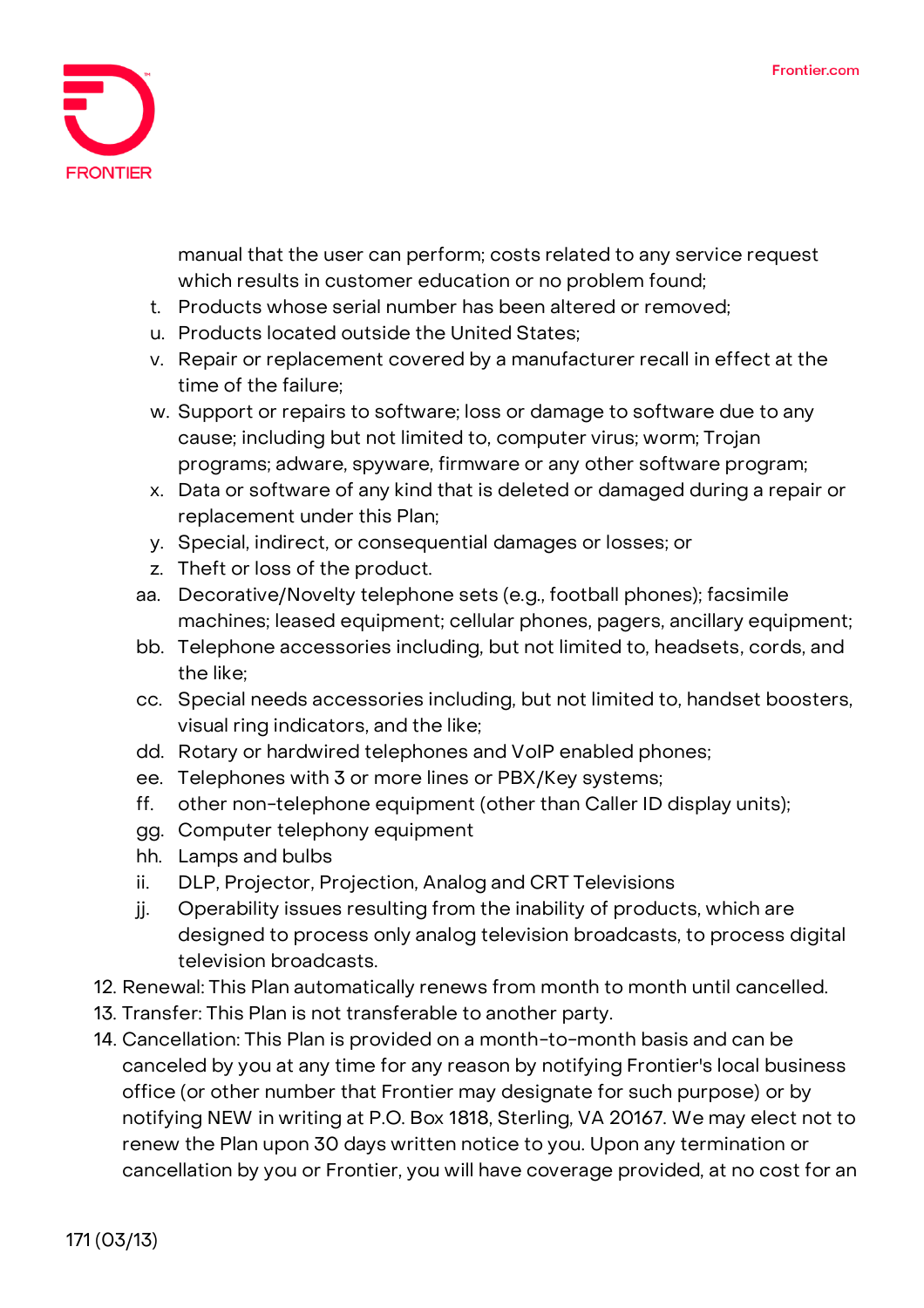

additional thirty (30) days after the date of termination or cancellation of this Plan. All claims under this Plan must be reported to us within thirty (30) days after cancellation of the Plan.

- 15. **Changes to the Plan:** WE MAY CHANGE THE MONTHLY CHARGE FOR THE PLAN, OR WE MAY CHANGE THESE TERMS AND CONDITIONS FROM TIME TO TIME UPON THIRTY (30) DAYS WRITTEN NOTICE TO YOU. SUCH NOTICE MAY BE PROVIDED AS A MESSAGE PRINTED ON THE Frontier BILL, IN A SEPARATE MAILING OR EMAIL OR BY ANY OTHER REASONABLE METHOD AT Frontier'S DISCRETION. IF YOU DO NOT AGREE TO THE MODIFIED CHARGES OR TERMS OF THE AGREEMENT, YOU MAY CANCEL THE PLAN BY NOTICE TO Frontier AT ANY TIME IN ACCORDANCE WITH THESE TERMS AND CONDITIONS. THE PAYMENT OF APPLICABLE CHARGES BY YOU, OR A REQUEST FOR SERVICE UNDER THE PLANS, AFTER RECEIVING SUCH NOTICE OF A CHANGE IN THE CHARGES OR OTHER TERMS AND CONDITIONS WILL BE DEEMED TO BE ASSENT BY YOU TO THE CHANGE (S) IN THE CHARGES, TERMS OR CONDITIONS.
- 16. **Limitation of Liability:** Our liability for any negligence, error, mistake, or omission regarding the Plan or replacement of product(s) under the Plan is limited to a correction of any such error, mistake or omission. If such a correction is not possible, our liability will be limited to charges paid to Frontier in the applicable month pursuant to the Plan. Any refund must be requested by you. IN NO EVENT WILL THE PLAN OBLIGOR, ADMINISTRATOR OR Frontier BE LIABLE FOR INDIRECT, INCIDENTAL OR CONSEQUENTIAL DAMAGES INCLUDING BUT NOT LIMITED TO PERSONAL INJURIES OR LOSS OF INCOME ARISING OUT OF OR CONNECTED TO THE PROVISION OF THE PLAN, REPAIR OR REPLACEMENT OF PRODUCTS UNDER THE PLAN AND CAUSED BY NEGLIGENCE, ERROR, MISTAKE OR OMISSION ON THE PART OF THE PLAN OBLIGOR, ADMINISTRATOR OR Frontier OR THEIR RESPECTIVE EMPLOYEES, AGENTS OR SUBCONTRACTORS.
- 17. **Force Majeure:** We shall not be held responsible for any delay or failure in performance of any part of this Plan to the extent that such delay or failure is caused by fire, flood, explosion, war, strike, embargo, government requirement, regulatory agency requirement civil or military authority, acts of God, or other similar causes beyond our control.
- 18. **Non-waiver:** Our failure in any circumstance to require strict adherence to any term or condition set forth herein shall not be deemed a waiver by us of any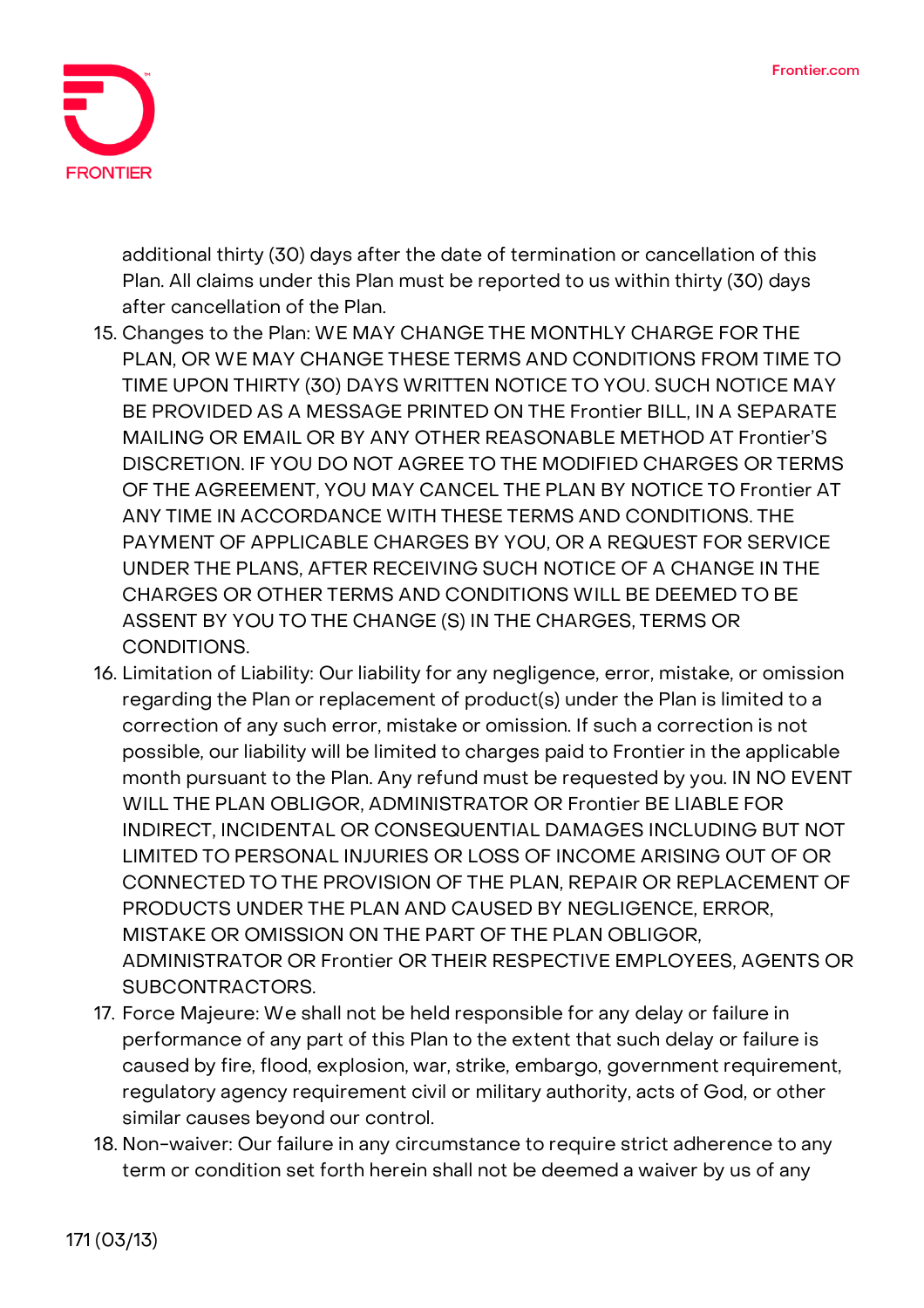

such term or condition under any other circumstance or of any other term or condition set forth herein.

19. **Arbitration Agreement:** Most of the questions or concerns that you may have about the program or this Plan can be addressed quickly and satisfactorily by contacting us at 1.866.856.3882. In the unlikely event that there are any disputes that cannot be resolved informally, **YOU AND WE AGREE TO RESOLVE THOSE DISPUTES THROUGH BINDING ARBITRATION OR SMALL CLAIMS COURT INSTEAD OF THROUGH COURTS OF GENERAL JURISDICTION. YOU AND WE AGREE THAT ANY ARBITRATION WILL TAKE PLACE ON AN INDIVIDUAL BASIS ONLY. YOU AND WE AGREE TO WAIVE OUR RIGHTS TO A TRIAL BY JURY AND TO PARTICIPATE IN A CLASS ACTION.**

For the purpose of this arbitration agreement, references to "we" and "us" include (1) the Plan Obligor and Administrator, as defined in Sections 1 and 2 above, and their respective parents, subsidiaries, affiliates, agents, employees, successors and assigns; and (2) Frontier Communications, Inc. and its wholly owned subsidiaries. The enforcement and interpretation of this arbitration agreement is governed by the Federal Arbitration Act. This arbitration agreement shall survive the termination of this Plan.

This arbitration agreement is intended to be interpreted broadly, and it includes, without limitation: (1) any dispute or claim arising out of or relating in any way to the program or to this Plan, whether based in contract, tort, statute, fraud, misrepresentation or otherwise; and (2) any such dispute or claim that arose either before this arbitration agreement or Plan was entered into by you and us or that arises after this arbitration agreement or Plan is terminated. Notwithstanding any of the foregoing, this arbitration agreement does not preclude you or us from bringing an individual action in small claims court. This arbitration agreement also does not preclude you from informing any federal, state or local agencies or entities of your dispute or claim. Such agencies or entities may be able to seek relief from us on your behalf.

If you or we intend to seek arbitration you and we must first send to the other a written Notice of Claim ("Notice") by certified mail. Your Notice to Us should be addressed to: Legal Department, 22660 Executive Drive, Suite 122, Sterling VA 20166. The Notice must describe the dispute and state the specific relief sought. If you and we do not resolve the dispute within 30 days of receipt of the Notice, you or we may initiate an arbitration proceeding with the American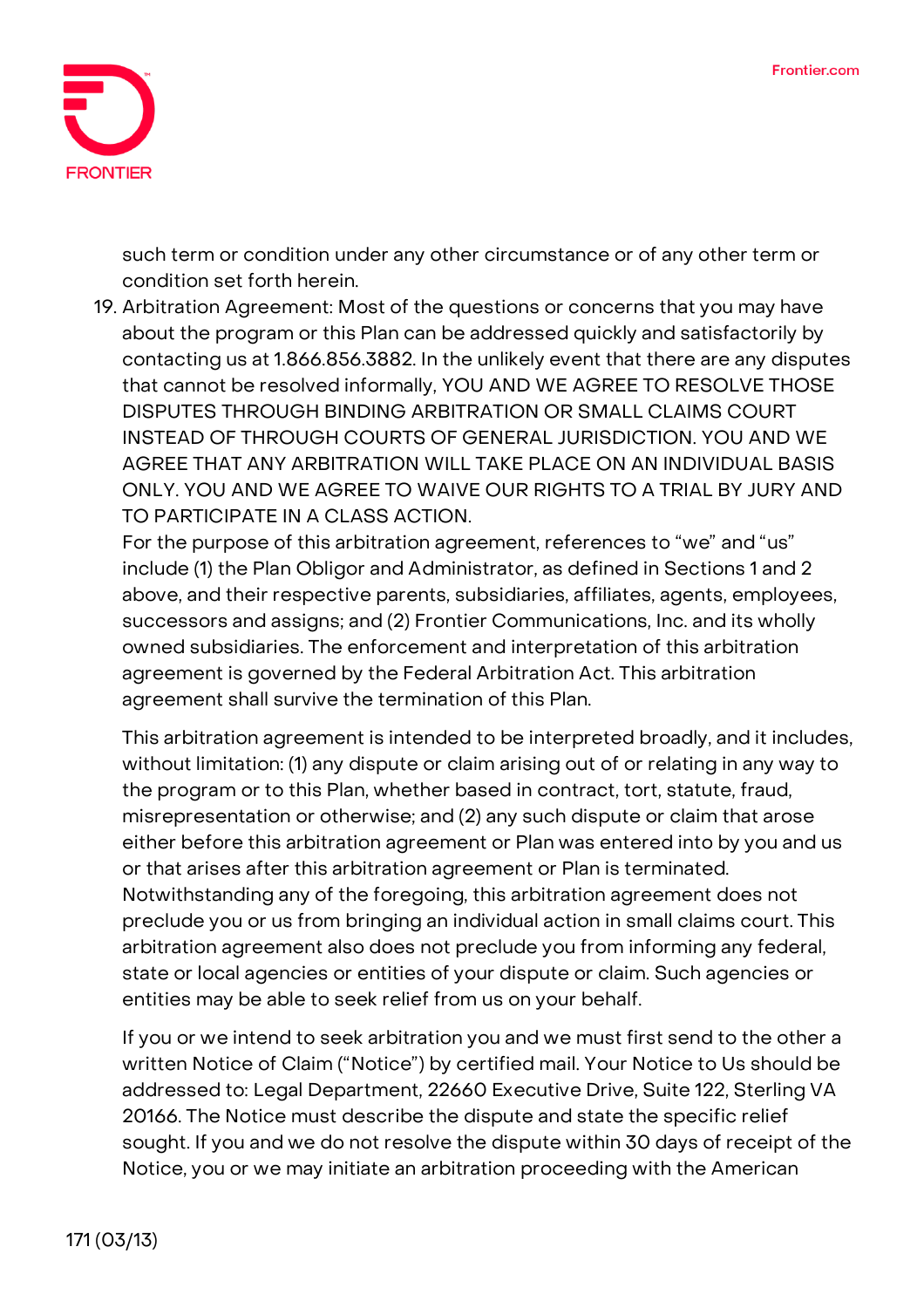

Arbitration Association ("AAA"). You can obtain the forms necessary to initiate an arbitration proceeding by visiting [www.adr.org](http://www.adr.org/) or by calling 1.800.778.7879. After we receive notice that you have commenced arbitration, we will reimburse you for payment of any filing fee to the AAA. If you are unable to pay a required filing fee, we will pay it if you send a written request by certified mail to: Legal Department: 22660 Executive Drive, Suite 122, Sterling VA 20166. The arbitration shall be administered by the AAA in accordance with the Commercial Arbitration Rules and the Supplementary Procedures for Consumer Related Disputes (the "Arbitration Rules") in effect at the time the arbitration is initiated and as modified by this Arbitration Agreement. You can obtain a copy of the Arbitration Rules by visiting [www.adr.org](http://www.adr.org/) or by calling 1.800.778.7879.

The arbitrator appointed by the AAA to decide the dispute is bound by the terms of this Arbitration Agreement. All issues are for the arbitrator to decide, including the scope of this Arbitration Agreement, with the exception that issues relating to the enforceability of this Arbitration Agreement may be decided by a court. Unless you and we agree otherwise, any arbitration hearings will take place in the county or parish of your billing address. If your dispute is for \$10,000 or less, you may choose to conduct the arbitration hearings either by submitting documents to the arbitrator or by appearing before the arbitrator in person or by telephone. If your dispute is for more than \$10,000, the right to arbitration hearings will be determined by the Arbitration Rules. We will pay all filing, administration and arbitrator fees for any arbitration initiated pursuant to this Arbitration Agreement, unless your dispute is found by the arbitrator to have been frivolous or brought for an improper purpose under Federal Rule of Civil Procedure 11(b). In that case, the payment of such fees shall be governed by the Arbitration Rules.

At the conclusion of the arbitration hearings, the arbitrator shall issue a written decision which includes an explanation of the facts and law upon which the decision is based. If the arbitrator finds in your favor and issues a damages award that is greater than the value of the last settlement offer made by us or if we made no settlement offer and the arbitrator awards you any damages, we will: (1) pay you the amount of the damages award or \$7,500, whichever is greater; and (2) pay your attorney, if any, twice the amount of the attorney's fees and the actual amount of any expenses reasonably incurred when pursuing your dispute in arbitration. You and we agree not to disclose any settlement offers to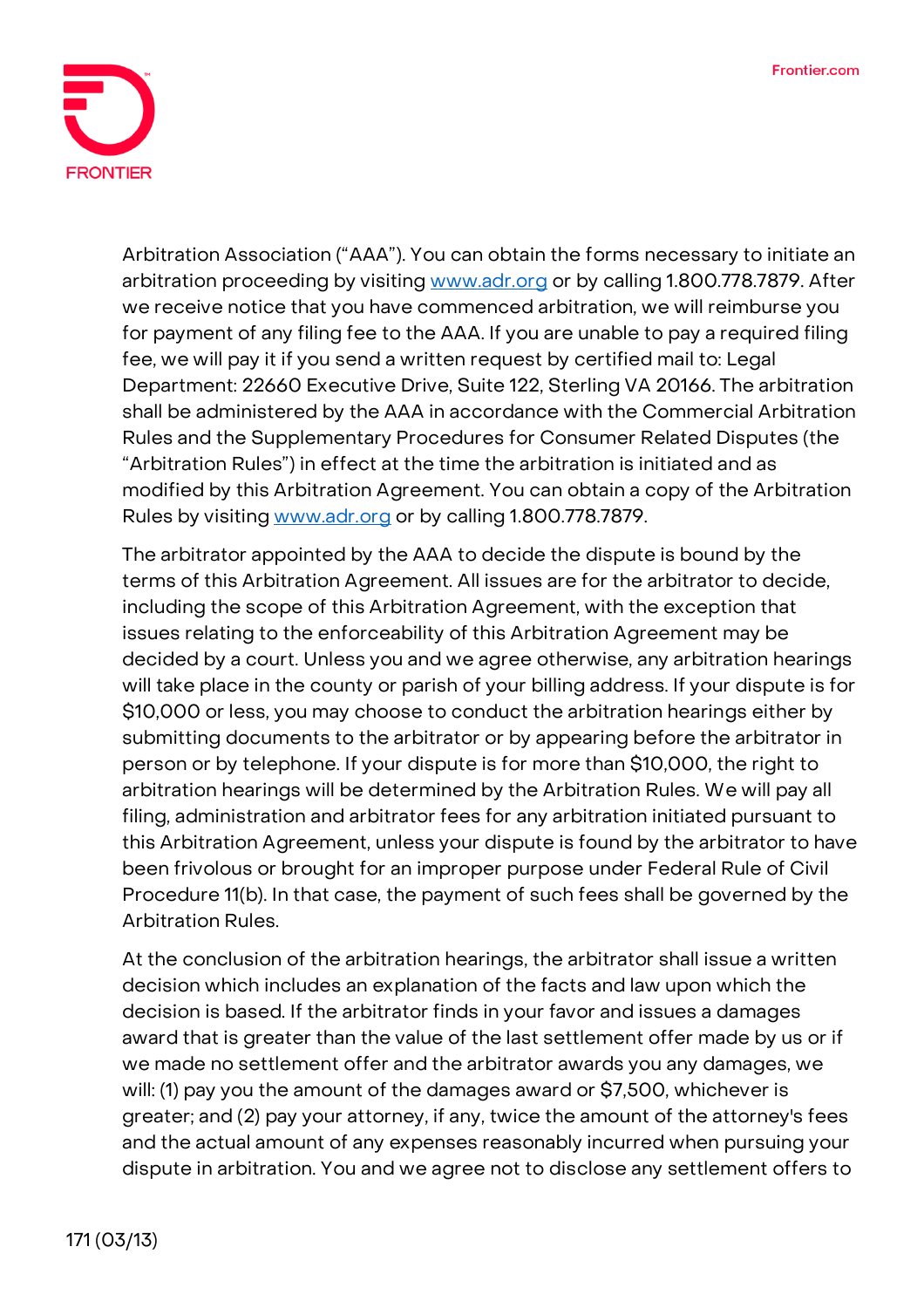

the arbitrator until after the arbitrator has issued the written decision. The arbitrator may resolve any disputes regarding attorney's fees and expenses either during the arbitration hearings or, upon request, within 14 days of the arbitrator's written decision. While the right to the attorney's fees and expenses discussed above is in addition to any right you may have under applicable law, neither you nor your attorney may recover duplicate awards of attorney's fees and expenses. Although we may have the right under applicable law to recover attorney's fees and expenses from you if we prevail in the arbitration, we hereby waive the right to do so.

To the extent either declaratory or injunctive relief is sought in the arbitration, such relief can be awarded only to the extent necessary to provide the relief warranted by a party's individual claim. **YOU AND WE AGREE THAT EACH MAY BRING CLAIMS AGAINST THE OTHER ONLY IN AN INDIVIDUAL CAPACITY AND NOT AS A PLAINTIFF OR CLASS MEMBER IN ANY PURPORTED CLASS OR REPRESENTATIVE PROCEEDING.** Unless you and we agree otherwise, the arbitrator may not consolidate the dispute of another person with your or our dispute and may not preside over any form of a representative or class proceeding. If this specific provision of this Arbitration Agreement is found to be unenforceable, then the entirety of this Arbitration Agreement shall be null and void.

**If You Reside in One of the Following States, These Provisions Apply to You:**

## **State Variations**

The following state variations shall control if inconsistent with any other terms and conditions:

**Alabama Residents:** You may cancel this Plan within twenty (20) days of the receipt of this Plan. If no claim has been made under the Plan, the Plan is void and we shall refund to you the full purchase price of the Plan including any premium paid for the applicable insurance policy. Any refund due to you will be credited to any outstanding balance of your account, and the excess, if any, shall be refunded to you. A ten (10) percent penalty per month shall be added to a refund that is not paid or credited within fortyfive (45) days after you cancel the Plan. If you cancel this Plan after twenty (20) days of receipt of this Plan, we shall refund to you the unearned portion of the full purchase price of the Plan including the unearned portion of any premium paid for any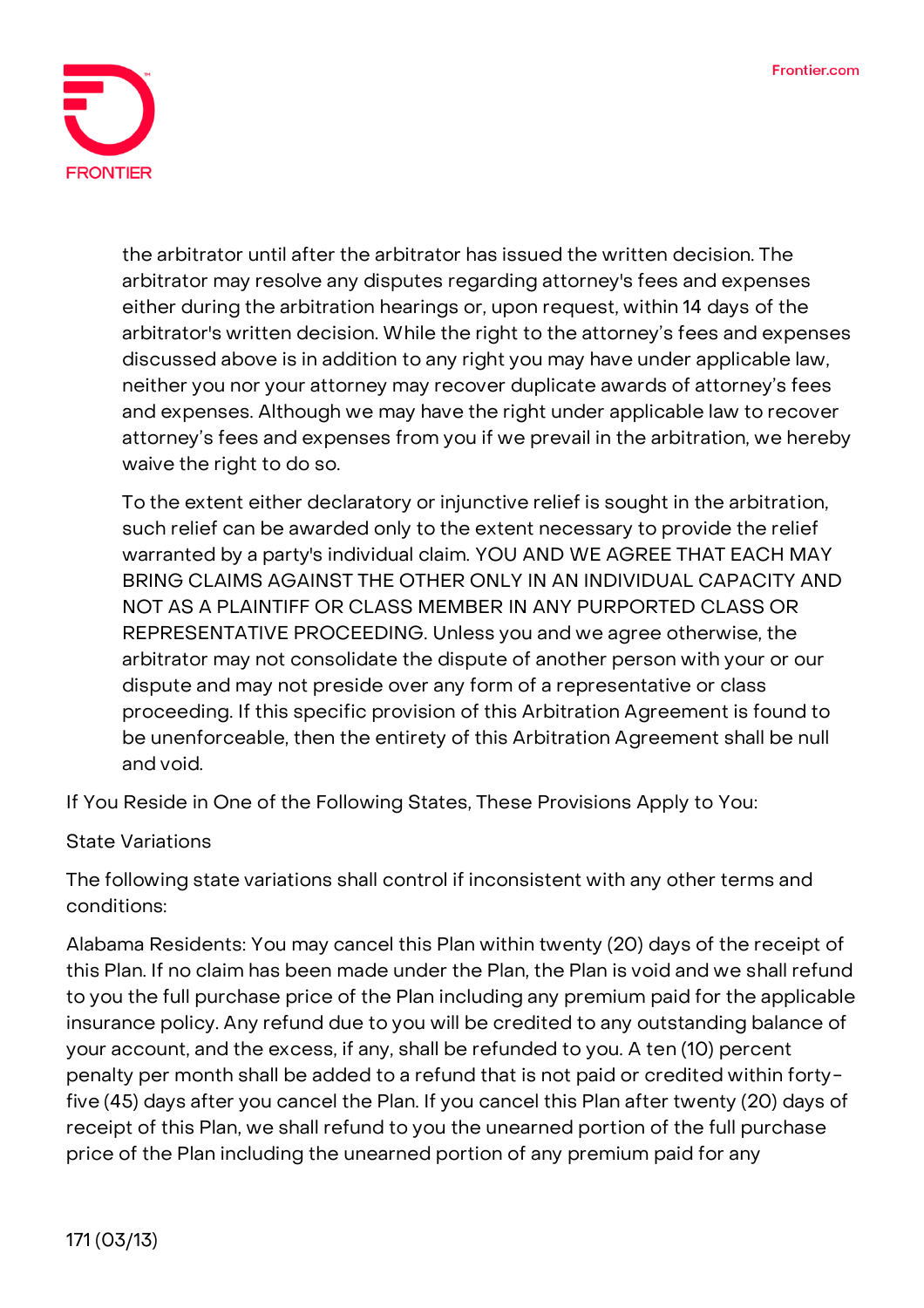

applicable insurance policy. Any refund due to you will be credited to any outstanding balance of your account, and the excess, if any shall be refunded to you.

**Arizona Residents:** If your written notice of cancellation is received prior to the expiration date, the Administrator shall refund the remaining pro-rata price, regardless of prior services rendered under the Plan. The pre-existing condition exclusion does not apply to conditions occurring prior to the sale of the consumer product by the Obligor, its assignees, subcontractors and/or representatives.

**California Residents:** For all products other than home appliances and home electronic products, the Cancellation provision is amended as follows: If the Plan is cancelled: (a) within sixty (60) days of the receipt of this Plan, you shall receive a full refund of the price paid for the Plan provided no service has been performed, or (b) after sixty (60) days, you will receive a pro rata refund, less the cost of any service received.

**Connecticut Residents:** The expiration date of this Plan shall automatically be extended by the duration that the product is in our custody while being repaired. In the event of a dispute with the Administrator, you may contact The State of Connecticut, Insurance Department, PO Box 816, Hartford, CT 06142-0816, Attn: Consumer Affairs. The written complaint must contain a description of the dispute, the purchase price of the product, the cost of repair of the product and a copy of the Plan.

**Florida Residents:** The Plan shall be cancelled by us for fraud or material misrepresentation, including but not limited to commercial or rental use. Unauthorized repair or replacement of covered equipment shall result in the cancellation of the Plan by us. In the event of cancellation by us, written notice of cancellation shall be mailed to you not less than sixty (60) days before cancellation is effective. This Plan can be cancelled by you at any time for any reason by emailing, mailing or delivering to us notice of cancellation. If the Plan is cancelled: (a) within thirty (30) days of the receipt of the Plan, you shall receive a full refund of the price paid for the Plan provided no service has been performed, or (b) after thirty (30) days, you will receive a refund based on 100% of unearned pro rata premium less any claims that have been paid or less the cost of repairs made by us. If we cancel the Plan, the return premium is based upon 100% of the unearned pro rata premium. In Florida, the Sales Rep ID is: E058336.

**Georgia Residents:** This Plan shall be non-cancelable by us except for fraud, material misrepresentation, or failure to pay consideration due therefore. The cancellation shall be in writing and shall conform to the requirements of Code 33-24-44. You may cancel at any time upon demand and surrender of the Plan and we shall refund the excess of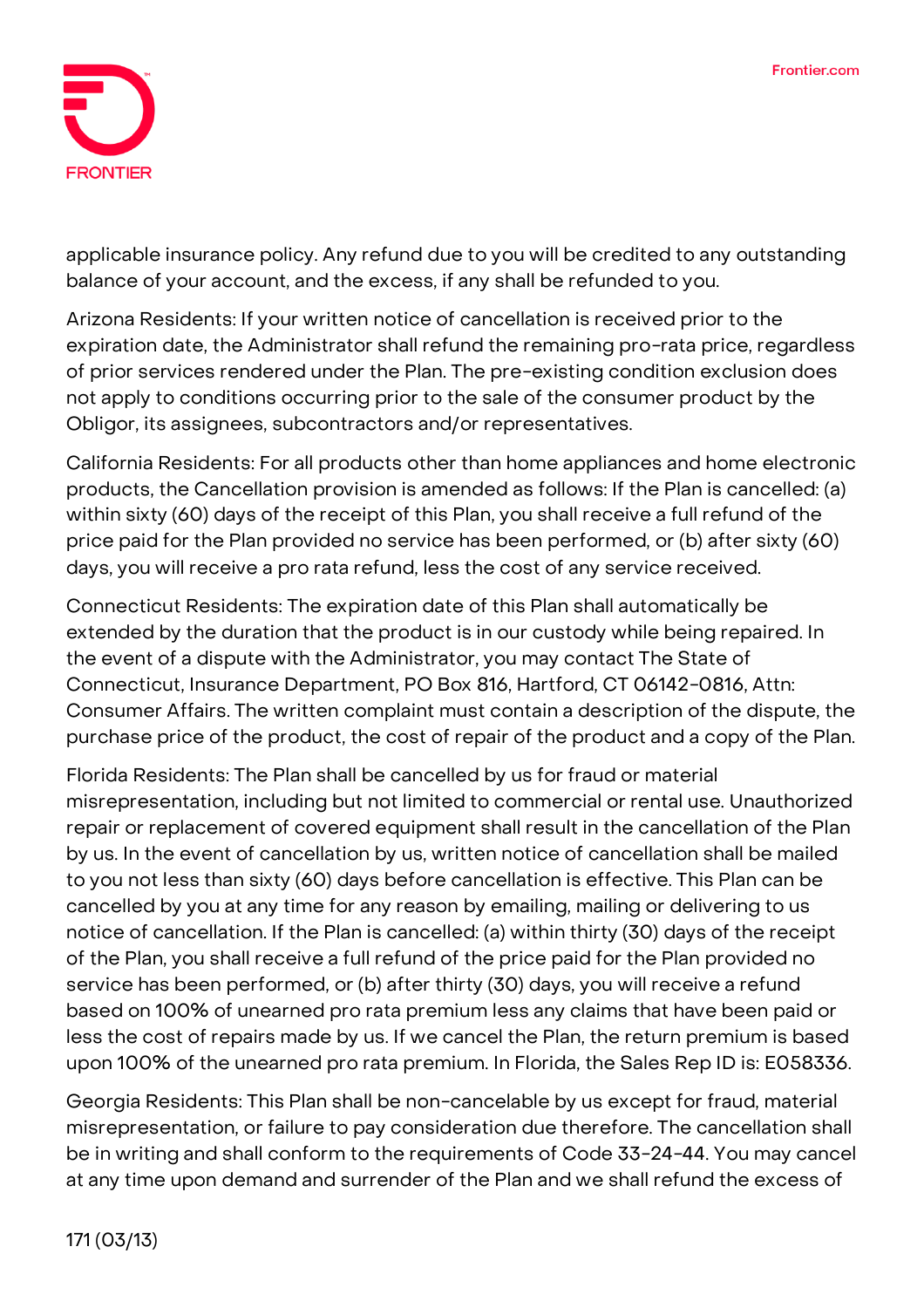

the consideration paid for the Plan above the customary short rate for the expired term of the Plan. This Plan excludes coverage for incidental and consequential damages and pre-existing conditions only to the extent such damages or conditions are known to you or reasonably should have been known to you. As stated in the Arbitration Agreement of this Plan, either party may bring an individual action in small claims court. The Arbitration Agreement Addendum does not preclude You from bringing issues to the attention of federal, state, or local agencies or entities of Your dispute. Such agencies or entities may be able to seek relief on Your behalf. You and We agree to waive the right to a trial by jury and to participate in class arbitrations and class actions. Nothing contained in the arbitration provision shall affect your right to file a direct claim under the terms of this Plan against Liberty Insurance Underwriters, Inc. pursuant to O.C.G.A. 33-7-6.

**Illinois Residents:** You may cancel this Plan for any reason at any time. If you cancel within thirty (30) days of Plan purchase, and we have not paid a claim, you will receive a full refund, less a cancellation fee of \$50.00 or 10% of the Plan price. If you cancel after thirty (30) days or any time after we pay a claim, you will receive a pro-rata refund of the Plan price based on the days remaining, less any claims that have been paid, less a cancellation fee of \$50.00 or 10% of the Plan price.

**Maine Residents:** You may cancel this Plan within twenty (20) days of the receipt of this Plan if sent by mail or within ten (10) days if delivered at the point of sale. If no claim has been made under the Plan, the Plan is void and we shall refund to you the full purchase price of the Plan including any premium paid for the applicable insurance policy. Any refund due to you will be credited to any outstanding balance of your account, and the excess, if any, shall be refunded to you. A ten (10) percent penalty per month shall be added to a refund that is not paid or credited within forty-five (45) days after you cancel the Plan. If you cancel this Plan after twenty (20) days of receipt of this Plan if sent by mail or within ten (10) days if delivered at the point of sale, we shall refund to you the unearned pro rata premium, less any claims paid. An administrative fee not to exceed ten (10) percent of the premium fee by you may be charged by us. Any refund due to you will be credited to any outstanding balance of your account, and the excess, if any shall be refunded to you. In the event of cancellation by us, written notice to you will be provided at least 15 days prior to the cancellation and will contain the effective date of the cancellation and the reason for cancellation. If a Plan is cancelled by us, you will be refunded 100% of the unearned pro rata provider fee, less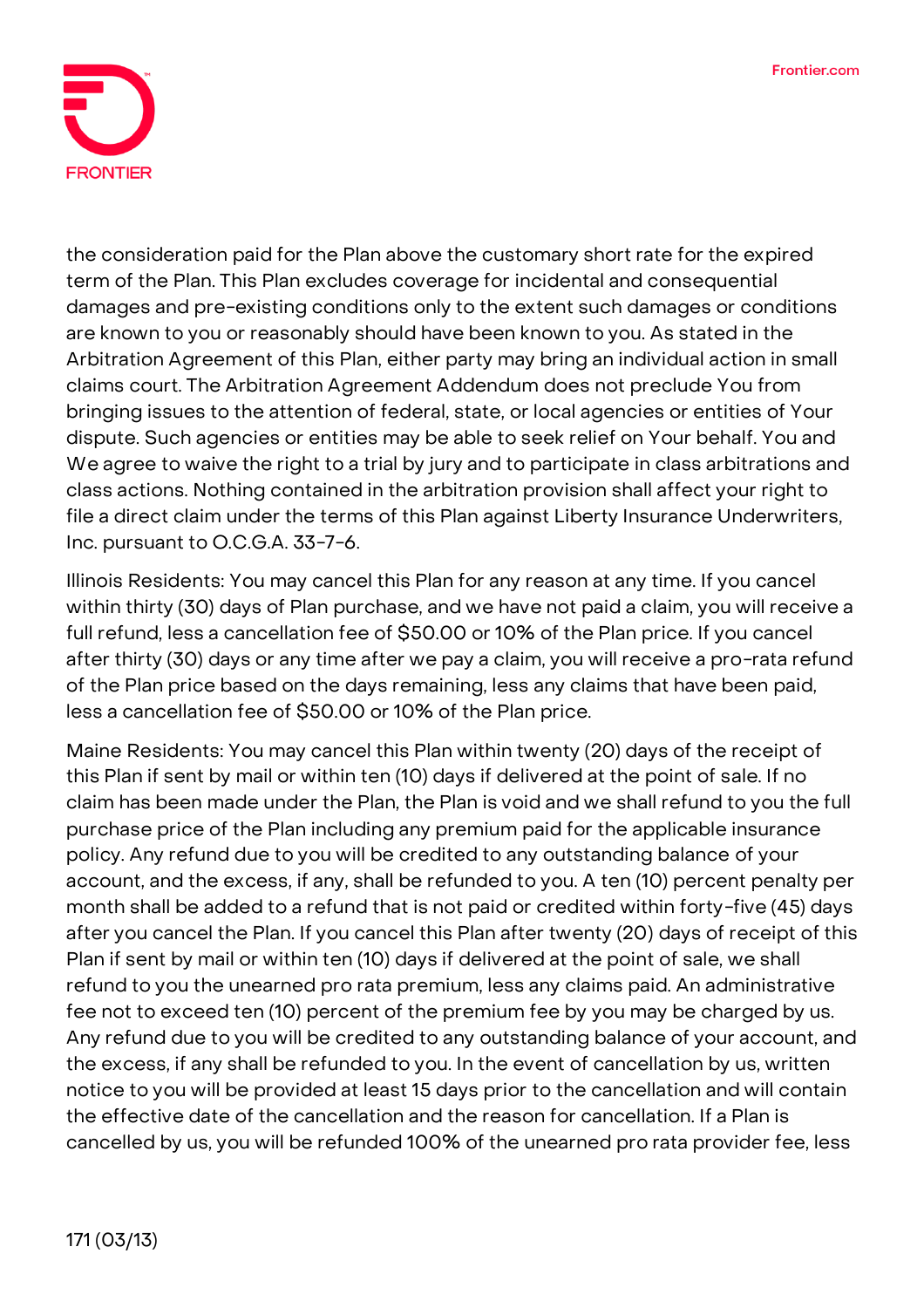

any claims paid. An administrative fee not to exceed 10% of the provider fee paid by you may be charged by us.

**Nevada Residents:** You are entitled to a "Free Look" period for this Plan. If you decide to cancel this Plan within thirty (30) days of purchase, you are entitled to a one hundred percent (100%) refund of any fees paid. If you cancel this Plan after thirty (30) days from purchase, or if we cancel this Plan at anytime, you will receive a pro rata refund based on the days remaining, less a cancellation fee of twenty-five dollars (\$25.00) or ten percent (10%) of the Plan fee, whichever is less. If we fail to pay the cancellation refund within 45 days of your written request we will pay you a penalty of ten percent (10%) of the purchase price for each thirty (30) day period or portion thereof that the refund and any accrued penalties remain unpaid. If this Plan is canceled by Us, no cancellation may become effective until at least 15 days after the notice of cancellation is mailed to you. We can cancel this Plan due to unauthorized repairs which result in a material change in the nature or extent of the risk, occurring after the first effective date of the current Plan, which causes the risk of loss to be substantially and materially increased beyond that contemplated at the time the Plan was issued or last renewed. If we cancel this Plan no cancellation fee will be imposed and no deduction for claims paid will be applied. If your covered failure results in a loss of heating, cooling, or electrical power to your air conditioner or refrigerator/freezer, repairs on your covered product will commence within 24 hours after you report your claim. If these repairs cannot be completed within three (3) calendar days, we will send you a report indicating the status of these repairs. Your monthly bill forms part of this Plan. The third (3rd) sentence of the Payment section is replaced with the following: Non-payment by you may result in cancellation of the Plan.

**New Mexico Residents:** If this Plan has been in force for a period of seventy (70) days, we may not cancel before the expiration of the Plan term or one (1) year, whichever occurs first, unless: (1) you fail to pay any amount due; (2) you are convicted of a crime which results in an increase in the service required under the Plan; (3) you engage in fraud or material misrepresentation in obtaining this Plan; (4) you commit any act, omission, or violation of any terms of this Plan after the effective date of this Plan which substantially and materially increase the service required under this Plan; or (5) any material change in the nature or extent of the required service or repair occurs after the effective date of this Plan and causes the required service or repair to be substantially and materially increased beyond that contemplated at the time you purchased this Plan.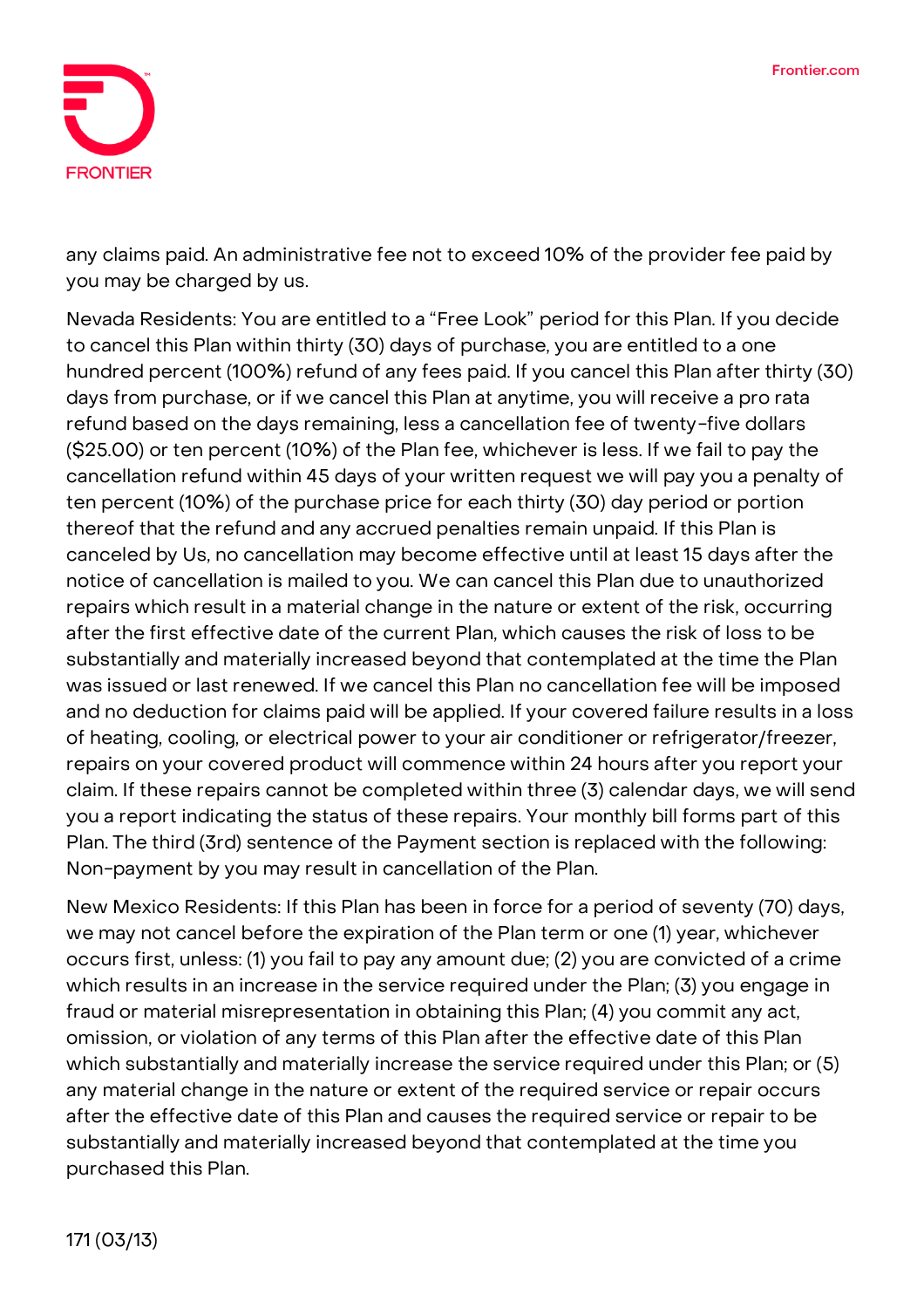

**North Carolina Residents:** The purchase of this Plan is not required either to purchase or to obtain financing for a home appliance.

**Oklahoma Residents:** The "Cancellation" section is deleted and replaced by the following: you may cancel this Plan at any time by surrendering it or providing written notice to the retailer at the address where you purchased this Plan. You may also cancel this Plan by surrendering it or providing written notice to NEW at the address listed below. You may cancel this Plan for any reason. In the event you cancel this Plan within 30 days of receipt of the Plan, you shall receive a full refund of any payments made by you under this Plan. In the event you cancel this Plan after 30 days of receipt of this Plan, you shall receive a refund based upon 100% of the unearned pro-rata premium less an administrative fee not to exceed 10% of the unearned pro-rata premium or \$25, whichever is less, and less the cost of claims paid. We or NEW may not cancel this Plan except for fraud, material misrepresentation or non-payment by you; or if required to do so by any regulatory authorization. If we or NEW cancel this Plan, you shall receive a refund of 100% of the unearned pro-rata premium. We or NEW may not cancel this Plan without providing you with written notice at least thirty days prior to the effective date of cancellation. Such notice shall include the effective date of cancellation and the reason for cancellation. The following sentence is added to this Plan: Coverage afforded under this Plan is not guaranteed by the Oklahoma Insurance Guaranty Association. Oklahoma service warranty statutes do not apply to commercial use references in this Plan.

**Oregon Residents:** The Arbitration Agreement provision of this Plan is amended to include the following: **Any award rendered in accordance with this Arbitration Agreement shall be a nonbinding award against you**, provided that within forty-five (45) days of the arbitrator's award you file a legal proceeding in the appropriate federal, state or local court based on the same issue(s) and facts raised by you in the arbitration proceeding. Under no circumstances shall a legal proceeding be filed in a federal, state or local court until such time as both you and we first address our disagreement in an arbitration proceeding and obtain an arbitration award pursuant to this Arbitration Agreement. Any arbitration occurring under this Arbitration Agreement shall be administered in accordance with the Arbitration Rules unless any procedural requirement of the Arbitration Rules is inconsistent with the Oregon Uniform Arbitration Act in which case the Oregon Uniform Arbitration Act shall control as to such procedural requirement.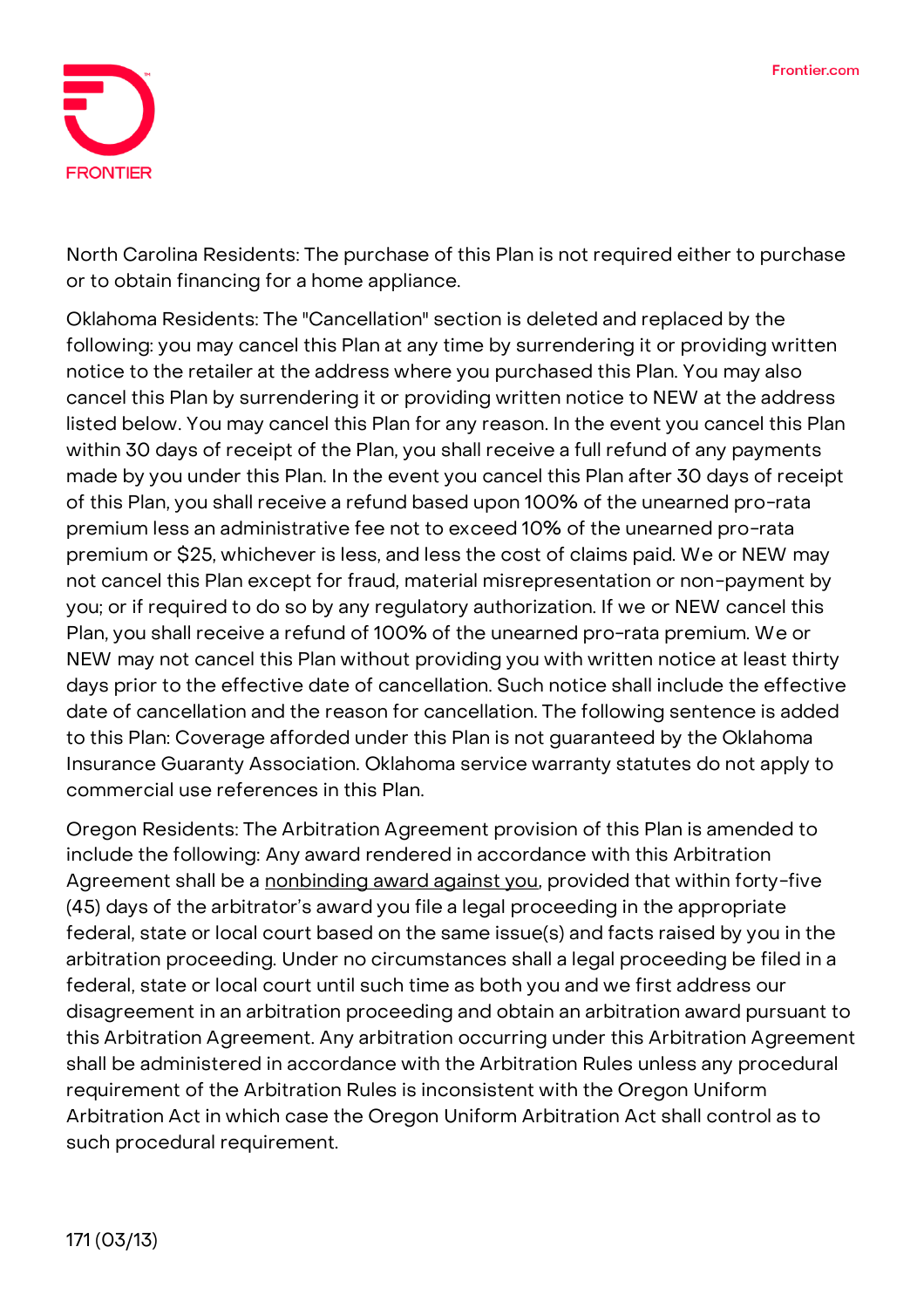

**South Carolina Residents:** To prevent any further damage, please refer to the owner's manual. In the event the service Plan provider does not provide covered service within sixty (60) days of proof of loss by the Plan holder, the Plan holder is entitled to apply directly to the Insurance Company. A ten percent (10%) penalty per month shall be added to a refund that is not paid or credited within forty-five (45) days after return of the Plan to us. If the Insurance Company does not resolve such matters within sixty (60) days of proof of loss, they may contact the SC Department of Insurance, P.O. Box 100105, Columbia, SC 29202-3105, 1.800.768.3467.

**Texas Residents:** If you purchased this Plan in Texas, unresolved complaints concerning a provider or questions concerning the registration of a service Plan provider may be addressed to the Texas Department of Licensing and Regulation, P.O. Box 12157, Austin, Texas 78711, telephone number 1.512.463.6599 or 1.800.803.9202. You may apply for reimbursement directly to the insurer if a refund or credit is not paid before the forty-sixth (46th) day after the date on which the Plan is returned to the provider. Texas license number: 116.

**Utah Residents: NOTICE. This plan is subject to limited regulation by the Utah Insurance Department.** To file a complaint, contact the Utah Insurance Department. Coverage afforded under this Plan is not guaranteed by the Utah Property and Casualty Guarantee Association. This Plan may be cancelled due to unauthorized repair which results in a material change in the nature or extent of the risk, occurring after the first effective date of the current policy, which causes the risk of loss to be substantially and materially increased beyond that contemplated at the time the policy was issued or last renewed. Failure to notify within the prescribed time will not invalidate the claim if you can show that notification was not reasonably possible. If we cancel this Plan due to fraud or material misrepresentation, you will be notified thirty (30) days prior to cancellation. If we cancel this Plan due to nonpayment, you will be notified ten (10) days prior to Plan cancellation.

**Washington Residents:** You may apply directly to the insurance company.

**Wisconsin Residents: THIS CONTRACT IS SUBJECT TO LIMITED REGULATION BY THE OFFICE OF THE COMMISSIONER OF INSURANCE OF THE STATE OF WISCONSIN.** The "Cancellation" section is deleted and replaced by the following: you may cancel this Plan at any time by surrendering it or providing written notice to the retailer at the address where you purchased this Plan. You may also cancel this Plan by surrendering it or providing written notice to NEW at the address listed below. You may cancel this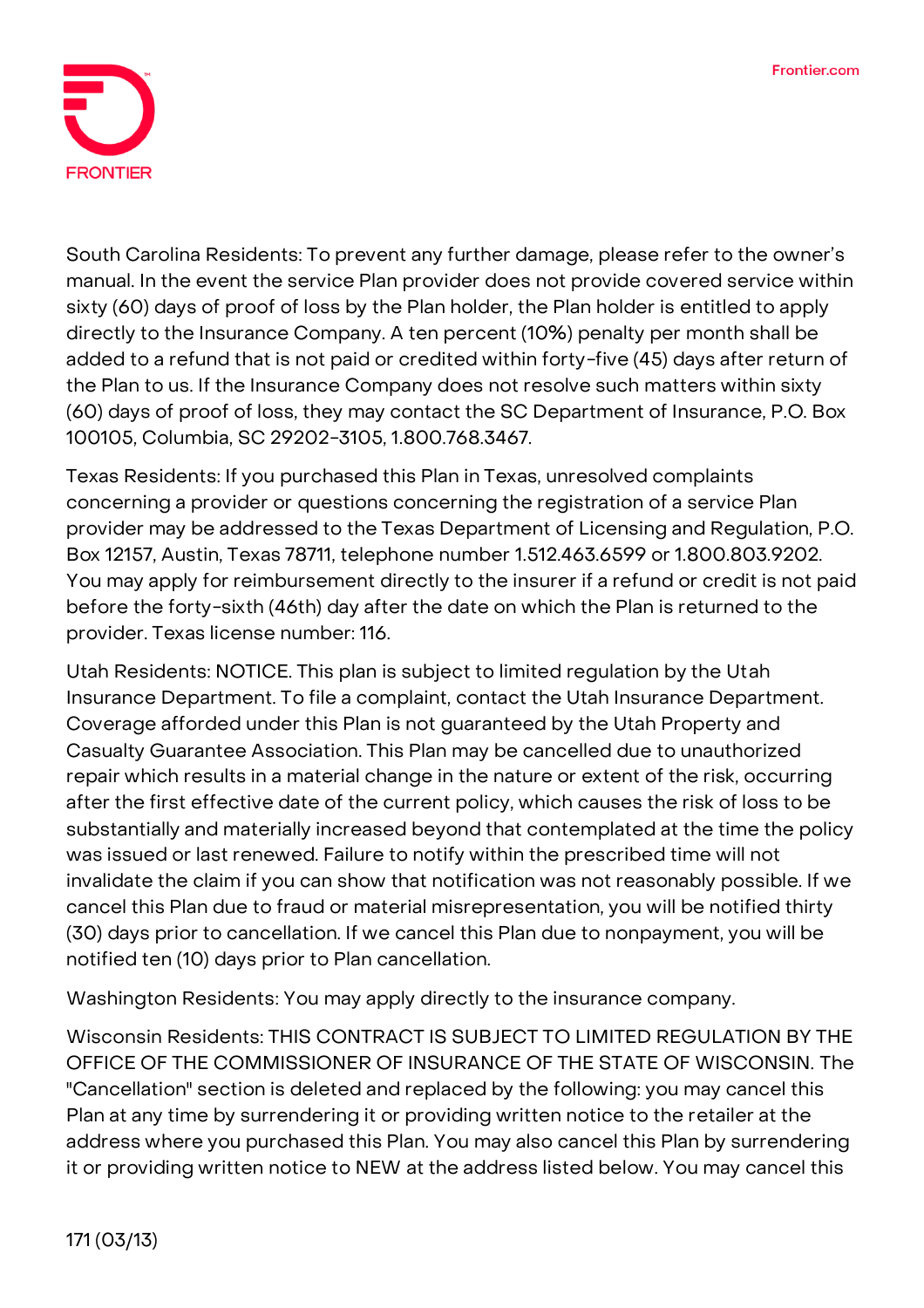

Plan for any reason. In the event you cancel this Plan within thirty (30) days of receipt of the Plan, you shall receive a full refund of any payments made by you under this Plan. In the event you cancel this Plan after thirty (30) days of receipt of this Plan, you shall receive a refund based upon 100% of the unearned pro-rata premium less an administrative fee not to exceed 10% of the unearned pro-rata premium or \$25, whichever is less, and less the cost of claims paid. We or NEW may only cancel this Plan before the end of the agreed Plan term on the grounds of non-payment of the Plan fee, material misrepresentation by you to us, or a substantial breach of duties by you relating to the product or its use. If we or NEW cancel this Plan for any reason other than nonpayment of the Plan fee, you shall receive a refund of 100% of the unearned pro-rata premium, less any claims paid. We or NEW may not cancel this Plan without providing you with written notice at least five (5) days prior to the effective date of cancellation. Such notice shall include the effective date of cancellation and the reason for cancellation. A ten (10) percent penalty per month shall be added to a refund that is not paid or credited within forty-five (45) days after you cancel this Plan. The "Insurance" section of this Plan is amended as follows: If we do not provide, or reimburse or pay for, a service that is covered under this Plan within 60 days after you provide proof of loss, or if we become insolvent or otherwise financially impaired, you may file a claim directly with Liberty Insurance Underwriters, Inc. for reimbursement, payment, or provision of the service.

**Wyoming Residents:** This Plan will be considered void and we will refund you the full purchase price of the Plan or credit your account if you have not made a claim under this Plan and you have returned the Plan to us a) within 20 days after the date we have mailed the Plan to you, b) within 10 days after you have received the Plan if the Plan was furnished to you at the time the Plan was purchased, or c) within a longer time period if specified in the Plan. A ten percent (10%) penalty per month shall be added to a refund that is not paid or credited within forty-five (45) days after return of the Plan to us. The right to void the Plan provided in this subsection applies only to the original Plan purchaser and is not transferable. If we cancel this Plan for reasons other than nonpayment, a material misrepresentation made by you to us or because of a substantial breach of duties by you relating to the product or its use, we will mail a written notice to you at least ten (10) days prior to cancellation. The notice of cancellation shall state the effective date of cancellation and the reason for cancellation. In the event covered service is not provided by us within sixty (60) days of proof of loss by you, you are entitled to apply directly to the reimbursement insurance company. The Arbitration Agreement provision in this Plan is replaced with